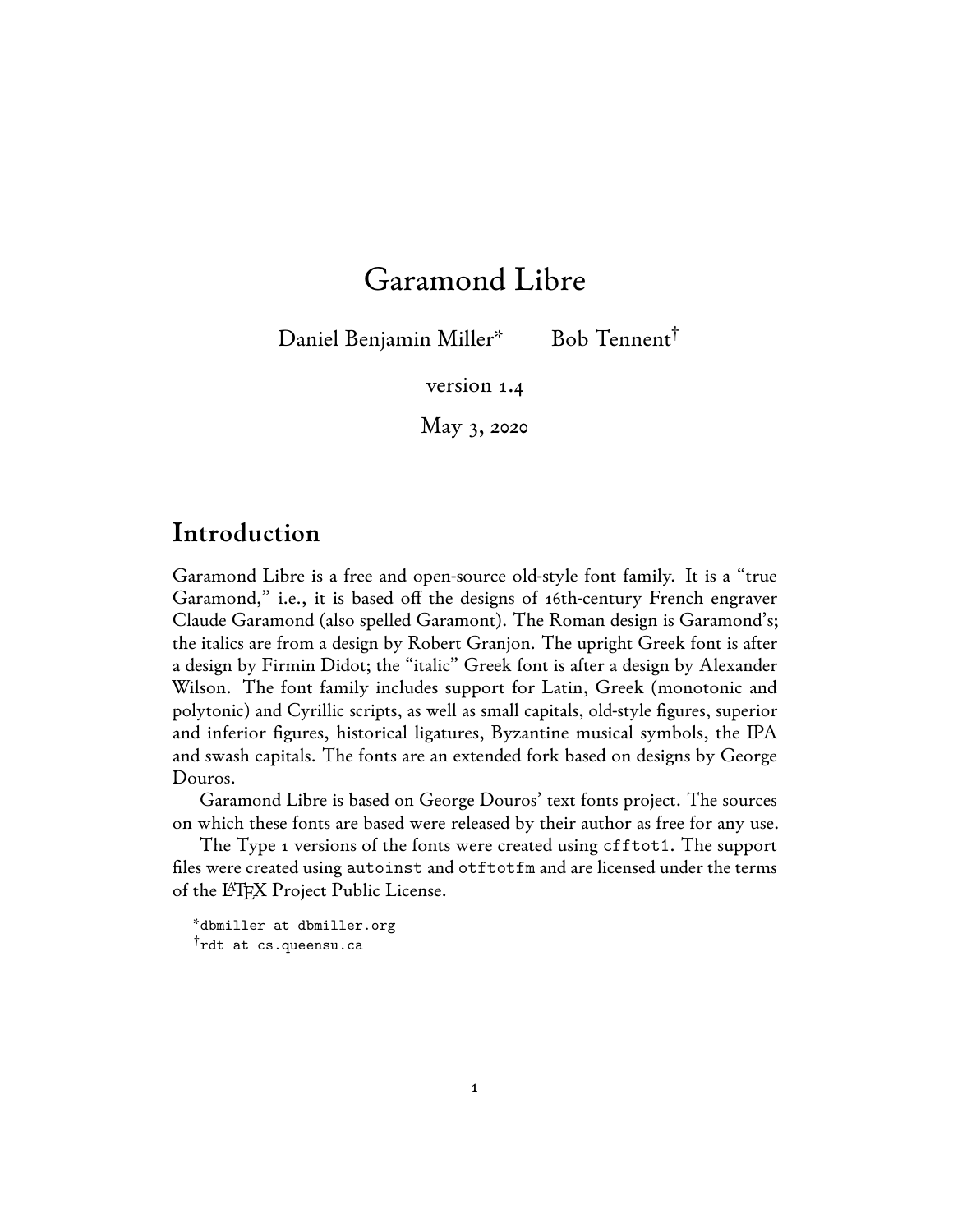## **Licensing**

The OpenType fonts are released under the X11/MIT license and are Copyright © 2019–2020 by Daniel Benjamin Miller.

Permission is hereby granted, free of charge, to any person obtaining a copy of this software and associated documentation files (the "Software"), to deal in the Software without restriction, including without limitation the rights to use, copy, modify, merge, publish, distribute, sublicense, and/or sell copies of the Software, and to permit persons to whom the Software is furnished to do so, subject to the following conditions:

The above copyright notice and this permission notice shall be included in all copies or substantial portions of the Software.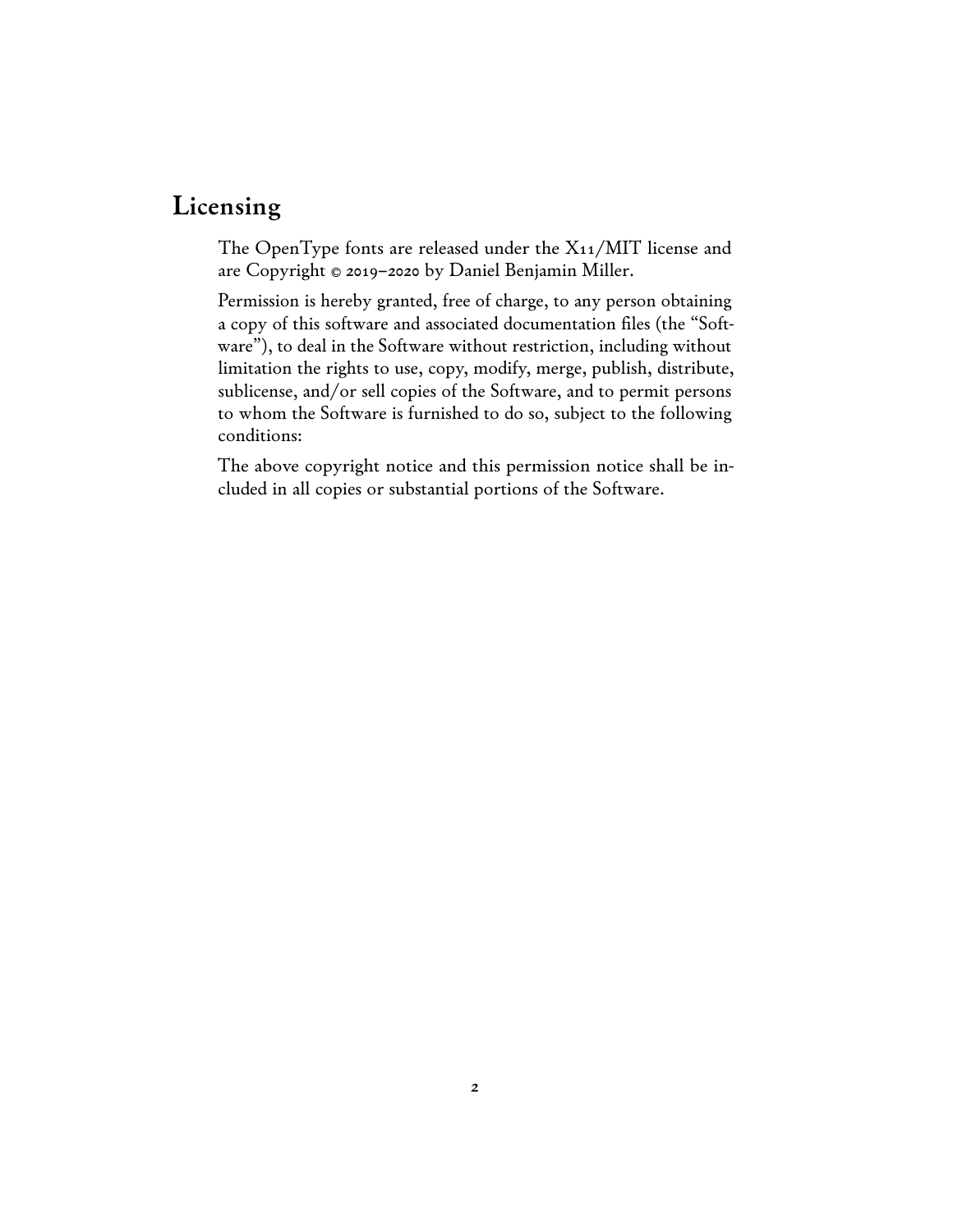# **Samples**

#### **Regular**

Lorem ipsum dolor sit amet, consectetuer adipiscing elit. Ut purus elit, vestibulum ut, placerat ac, adipiscing vitae, felis. Curabitur dictum gravida mauris. Nam arcu libero, nonummy eget, consectetuer id, vulputate a, magna. Donec vehicula augue eu neque. Pellentesque habitant morbi tristique senectus et netus et malesuada fames ac turpis egestas. Mauris ut leo. Cras viverra metus rhoncus sem. Nulla et lectus vestibulum urna fringilla ultrices. Phasellus eu tellus sit amet tortor gravida placerat. Integer sapien est, iaculis in, pretium quis, viverra ac, nunc. Praesent eget sem vel leo ultrices bibendum. Aenean faucibus. Morbi dolor nulla, malesuada eu, pulvinar at, mollis ac, nulla. Curabitur auctor semper nulla. Donec varius orci eget risus. Duis nibh mi, congue eu, accumsan eleifend, sagittis quis, diam. Duis eget orci sit amet orci dignissim rutrum.

#### **Italic**

*Nam dui ligula, fringilla a, euismod sodales, sollicitudin vel, wisi. Morbi auctor lorem non justo. Nam lacus libero, pretium at, lobortis vitae, ultricies et, tellus. Donec aliquet, tortor sed accumsan bibendum, erat ligula aliquet magna, vitae ornare odio metus a mi. Morbi ac orci et nisl hendrerit mollis. Suspendisse ut massa. Cras nec ante. Pellentesque a nulla. Cum sociis natoque penatibus et magnis dis parturient montes, nascetur ridiculus mus. Aliquam tincidunt urna. Nulla ullamcorper vestibulum turpis. Pellentesque cursus luctus mauris.*

#### **Bold**

**Nulla malesuada porttitor diam. Donec felis erat, congue non, volutpat at, tincidunt tristique, libero. Vivamus viverra fermentum felis. Donec nonummy pellentesque ante. Phasellus adipiscing semper elit. Proin fermentum massa ac quam. Sed diam turpis, molestie vitae, placerat a, molestie nec, leo. Maecenas lacinia. Nam ipsum ligula, eleifend at, accumsan nec, suscipit a, ipsum. Morbi blandit ligula feugiat magna. Nunc eleifend consequat lorem. Sed lacinia nulla vitae enim. Pellentesque tincidunt purus vel magna. Integer non enim. Praesent euismod nunc eu purus. Donec bibendum quam in tellus. Nullam cursus pulvinar lectus. Donec et mi. Nam vulputate metus eu enim. Vestibulum pellentesque felis eu massa.**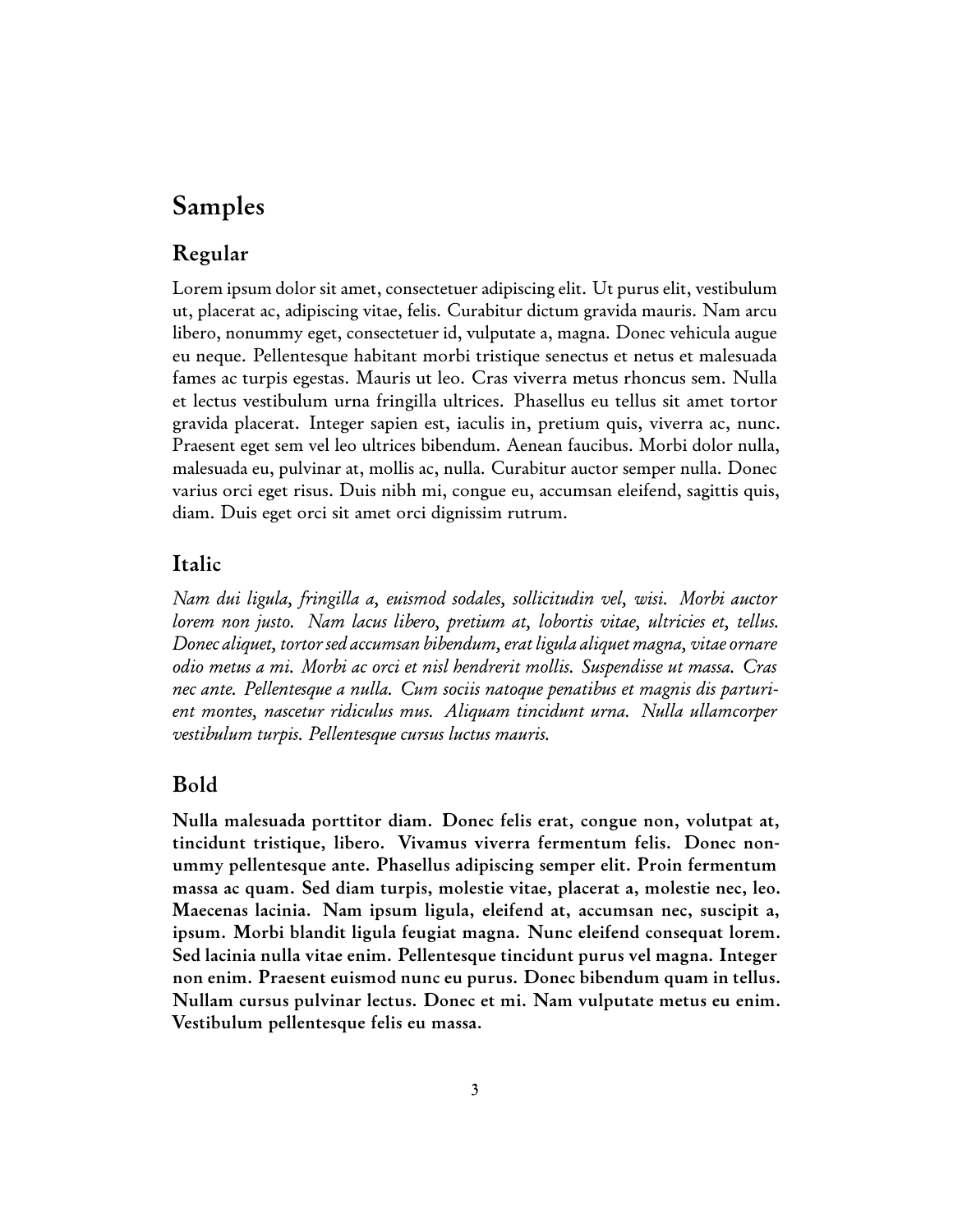#### **Bold Italic**

*Quisque ullamcorper placerat ipsum. Cras nibh. Morbi vel justo vitae lacus tincidunt ultrices. Lorem ipsum dolor sit amet, consectetuer adipiscing elit. In hac habitasse platea dictumst. Integer tempus convallis augue. Etiam facilisis. Nunc elementum fermentum wisi. Aenean placerat. Ut imperdiet, enim sed gravida sollicitudin, felis odio placerat quam, ac pulvinar elit purus eget enim. Nunc vitae tortor. Proin tempus nibh sit amet nisl. Vivamus quis tortor vitae risus porta vehicula.*

## **Small Caps**

Fusce mauris. Vestibulum luctus nibh at lectus. Sed bibendum, nulla a faucibus semper, leo velit ultricies tellus, ac venenatis arcu wisi vel nisl. Vestibulum diam. Aliquam pellentesque, augue quis sagittis posuere, turpis lacus congue quam, in hendrerit risus eros eget felis. Maecenas eget erat in sapien mattis porttitor. Vestibulum porttitor. Nulla facilisi. Sed a turpis eu lacus commodo facilisis. Morbi fringilla, wisi in dignissim interdum, justo lectus sagittis dui, et vehicula libero dui cursus dui. Mauris tempor ligula sed lacus. Duis cursus enim ut augue. Cras ac magna. Cras nulla. Nulla egestas. Curabitur a leo. Quisque egestas wisi eget nunc. Nam feugiat lacus vel est. Curabitur consectetuer.

## **Italic Small Caps**

*Suspendisse vel felis. Ut lorem lorem, interdum eu, tincidunt sit amet, laoreet vitae, arcu. Aenean faucibus pede eu ante. Praesent enim elit, rutrum at, molestie non, nonummy vel, nisl. Ut lectus eros, malesuada sit amet, fermentum eu, sodales cursus, magna. Donec eu purus. Quisque vehicula, urna sed ultricies auctor, pede lorem egestas dui, et convallis elit erat sed nulla. Donec luctus. Curabitur et nunc. Aliquam dolor odio, commodo pretium, ultricies non, pharetra in, velit. Integer arcu est, nonummy in, fermentum faucibus, egestas vel, odio.*

#### **Swash Capitals**

*ABCDEFGHIJKLMNOPQRSTUVWXYZ*